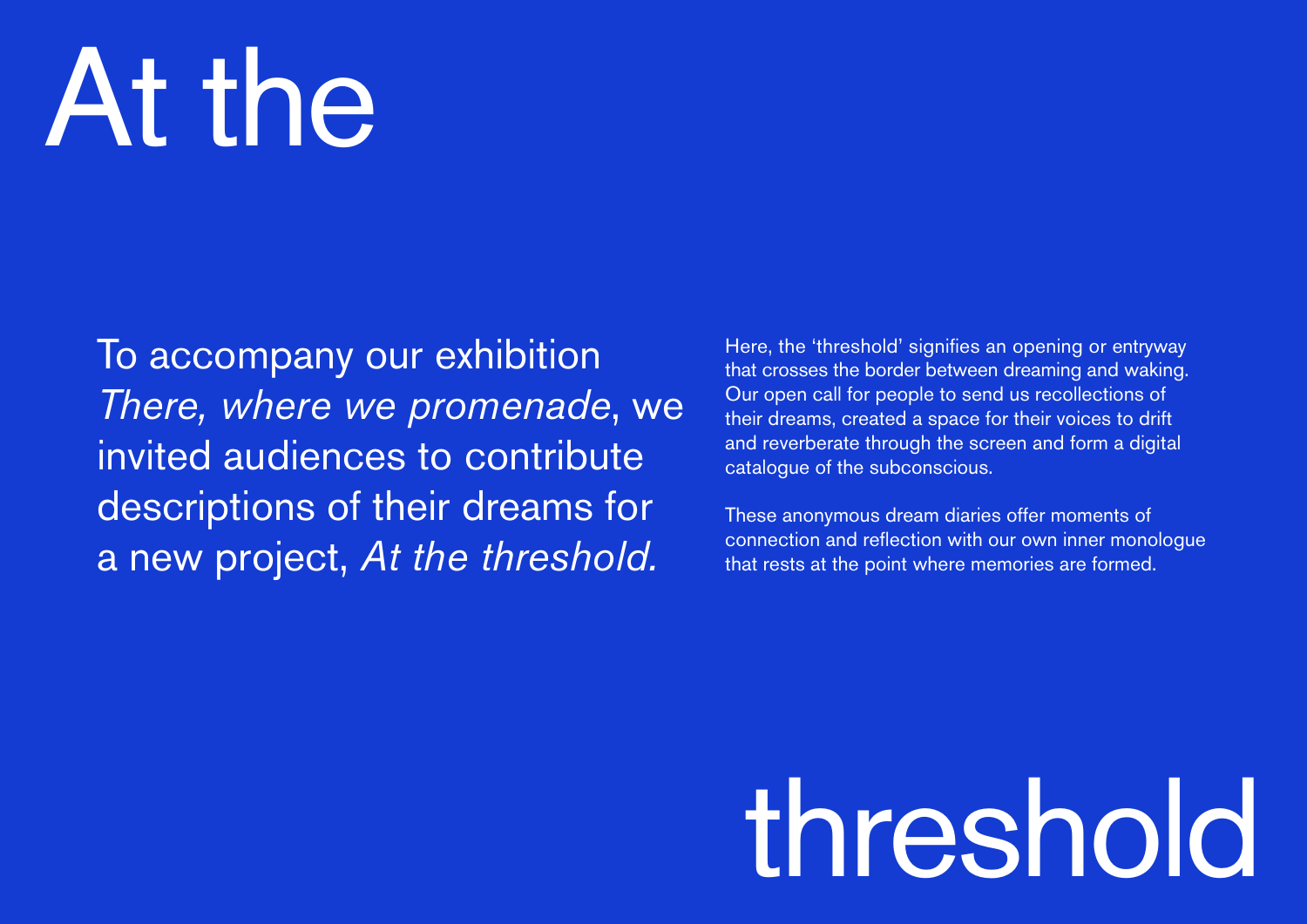• I perceive myself inside of an island, the Banaba Island, buried deep inside of its earth. I have no connection to this particular island, I only know some fragments about its history, its inhabitants who had been forced to leave their homes to make way for phosphate mining. Now it is an uninhabited wasteland, full of asbestos. I know that I should be leaving, I should be on my way out, I can feel the poison getting closer, slowly changing my thought structures, and the way in which my blood flows through my body, it thickens and becomes lazy. It is very clear I should be leaving. But there is a strong resistance, I want to remain here. There is a feeling of finally having found the place I have been searching for all this time, a place where I belonged.

There was a shallow awareness of the utter contradiction of my desire and feeling of belonging that seemingly connected me to this place. There wasn't anything in my past, no ancestry that would have brought me here, and yet all of this was just shallow knowledge; it didn't matter, the feeling of attachment

made itself into a truth. It told me that I belong here, inside of this soil.

I sunk deeper into the soil. I looked up and saw a woman in a yellow blouse running past, I froze. I began to remember a woman I had known, no, it hadn't been a real woman it was a character in a story that I had meant to write, I want to call out to her. I then realise that my mouth has changed, it's no longer attached to me the way it used to be. It is dry, the jaw is locked. I cannot close my mouth, my jaw has become misshapen, my lips no longer close, the upper lip is too far away to meet the lower. In the darkness, there is nothing else but this mouth. I feel my whole existence placed inside of this mouth. It feels numb and soft whilst carrying all the words inside of it, colliding with the chewed pieces of sustenance I had forgotten to swallow. All the words I ever wanted to use have accumulated inside my mouth but they lack shape, hovering flat and meaningless inside my mouth before being swallowed down, then lying lazily and heavy inside my stomach.

1

There, where we promenade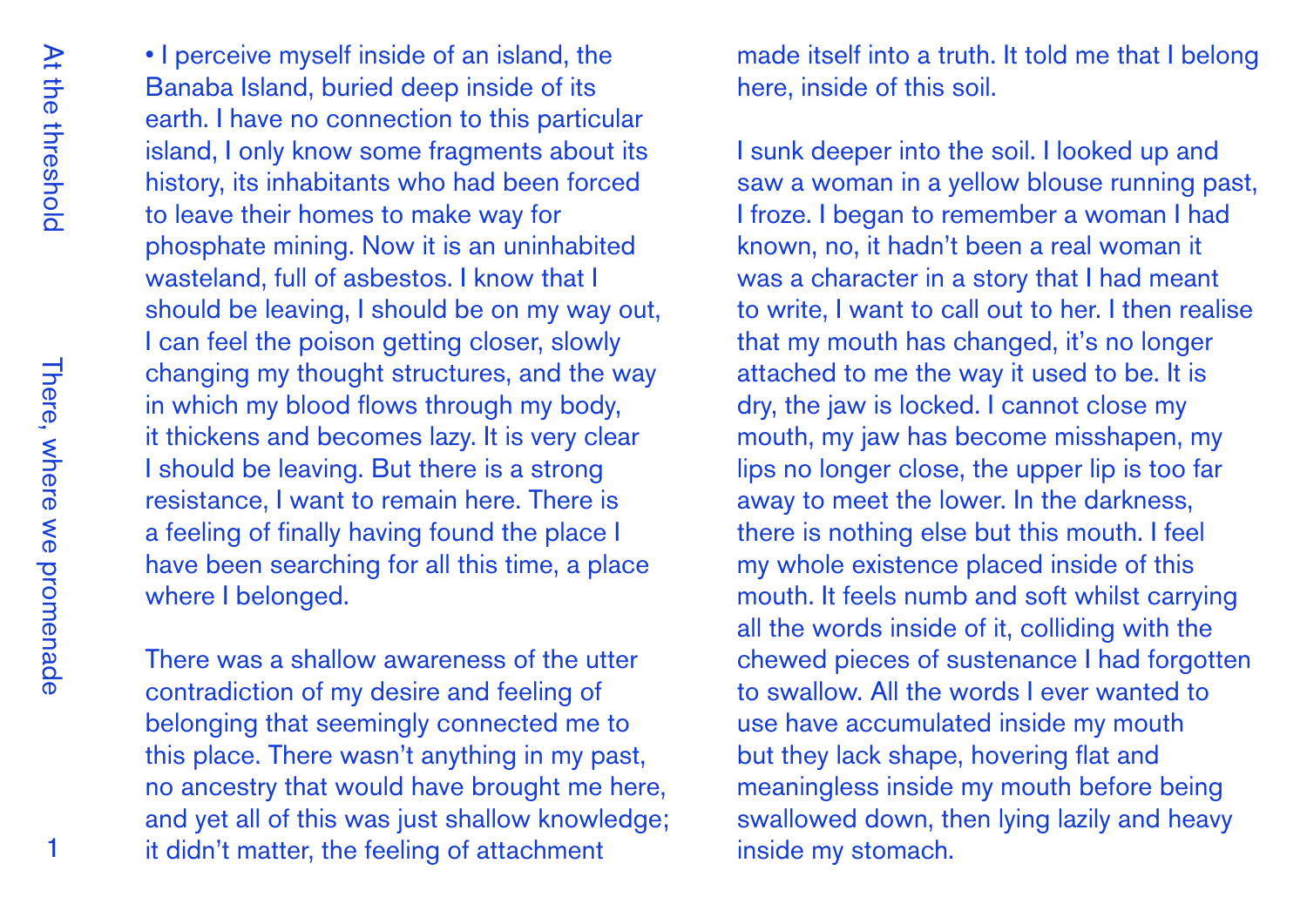• I dreamt I was walking around London. I looked up and saw The Shard, then I got on an Overground train. When the train pulled into the station it had been renamed 'Spring' and there were pink hydrangeas everywhere, all over the sign; then I woke up.

In the back of my mind the stations had been renamed 'Winter', 'Summer', 'Autumn' depending on the coordinates of the city, like north and south.

God I miss London so much.

 $\Omega$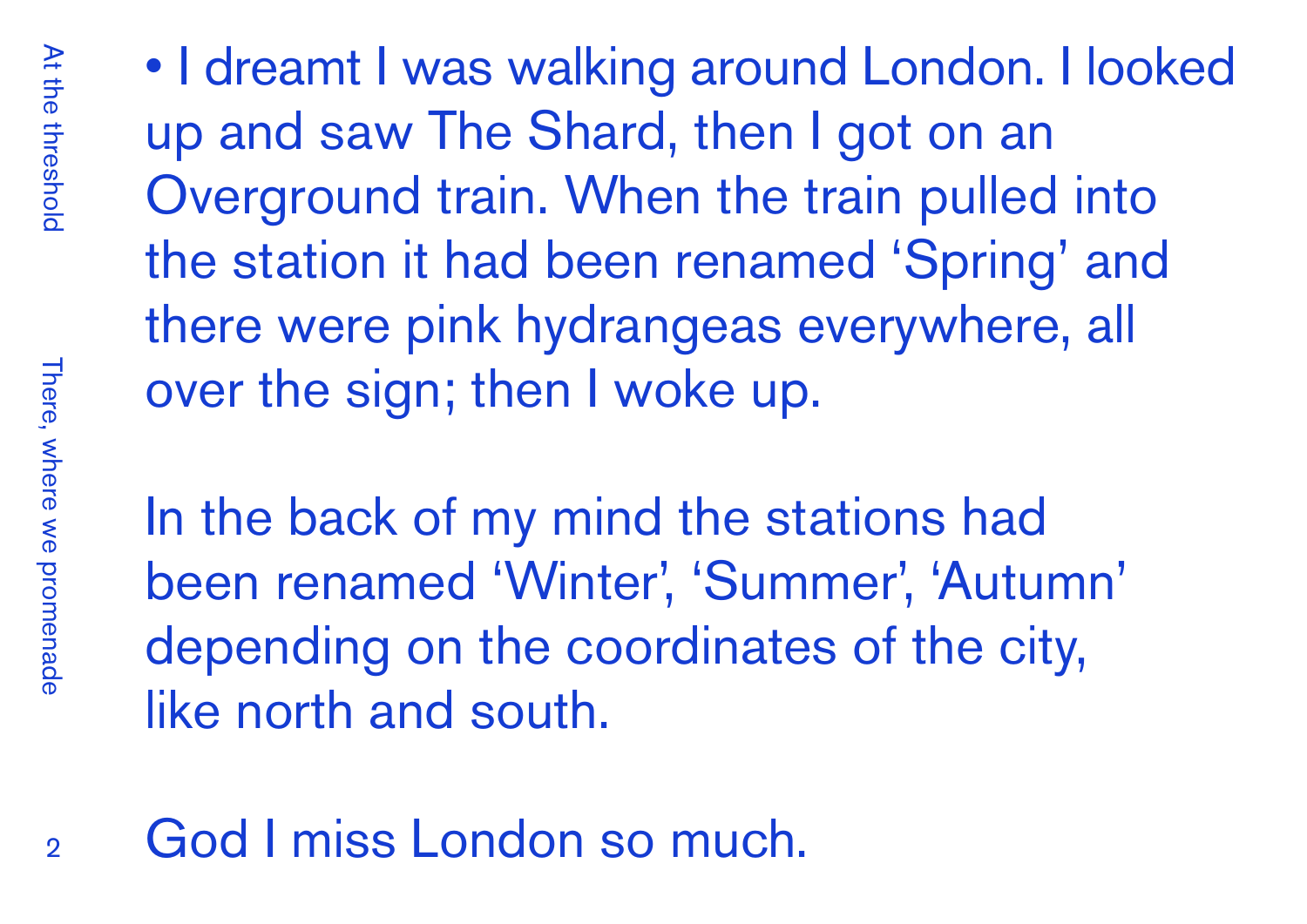• In my studio, which handily in my dream was huge, I waited nervously for my crit with my fellow Turps painters. I'd rearranged the space so that everything was tidy, and there was loads of floor space (joy!). Marcus, Phil and Helen came in and spent what felt like hours not starting the crit. We sat around with the other painters talking about the weather, our commutes… anything except the art. Then, just as seats were moved and action looked imminent, my old headteacher from my primary school teaching days

turned up—with the whole of KS2. It seemed that my studio providers had double-booked my space.

The children filed in and sat around the congregated painters. Assembly began. Everyone, as dreams often do, carried on. Although I did look at Helen and Phil during the recorder performance and noticed bemused looks on their faces! I felt so frustrated. What was going on? By the time the children filed out, it was announced that the crit was over. And so was my dream.

3

There, where we promenade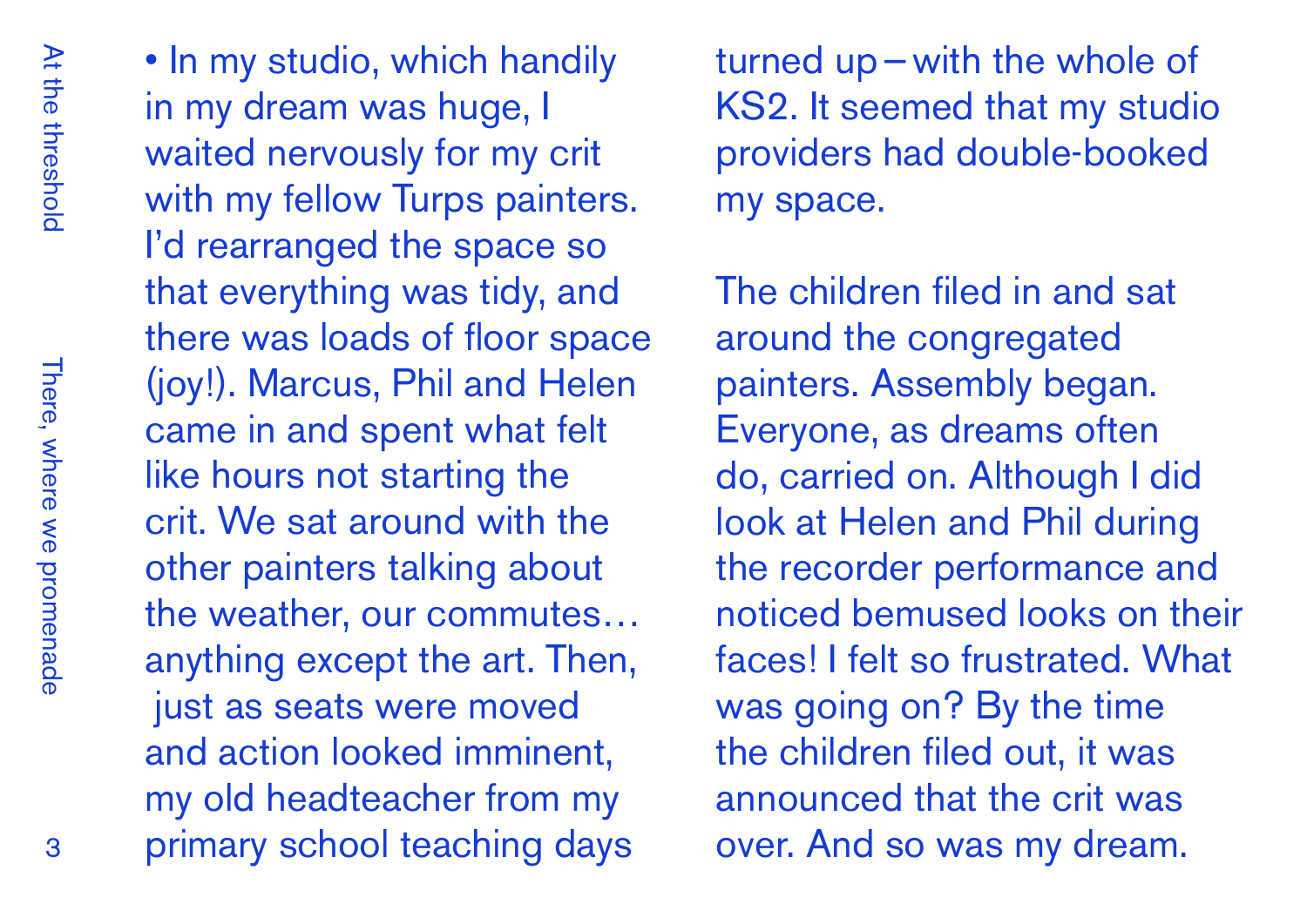• I am edging down a street lined with oldfashioned stores: a blacksmith's, a sweet shop etc. As I pass each doorway I encounter a scary figure. Out of one of the doorways comes a large boy who shrieks unintelligibly. From another doorway, a huge 12-foot-high cartoon bird. It makes an obscene downward peck at me each time I try to pass.

There, where we promenade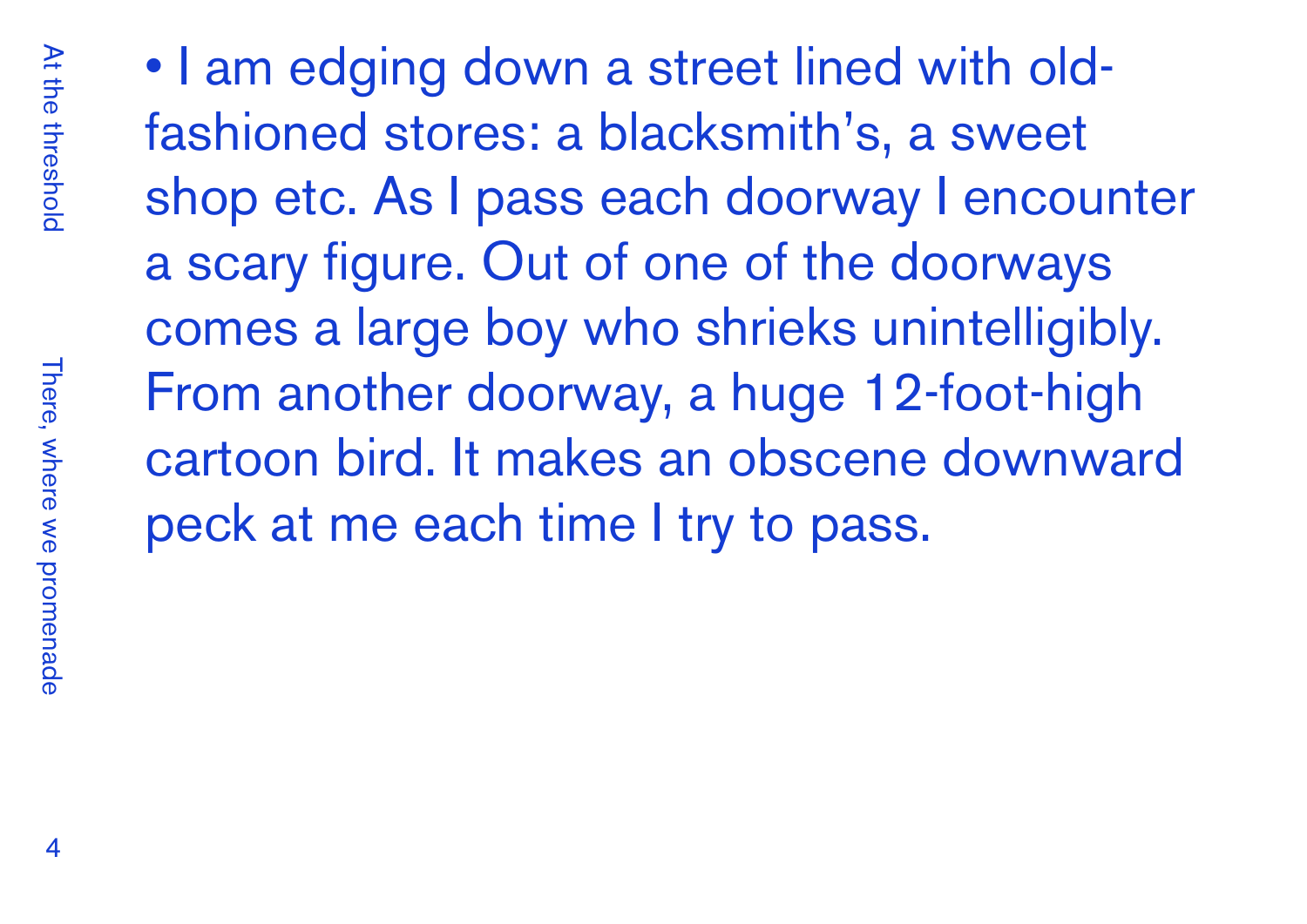At the threshold At the threshold

• It is nineteensixtysomething. A dead blue whale holds up traffic. We get out of a Ford Anglia 559 COL. Two showmen tour the whale on a flatbed trailer as a visitor attraction. Its dimensions are hard to fathom. It is vast, and sad and ancient and smells unlike anything else. For years I thought I'd dreamt this.

Twentyeighteenish. I am inside the belly of a whale. Contained in its ribcage is a library. The ground begins to shift as it gets ready to dive. Through the blowhole appears a circle of sky and the face of Captain Birdseye (Ricky Tomlinson), who asks me to pass him books. It's an Aladdin moment, paused on choice…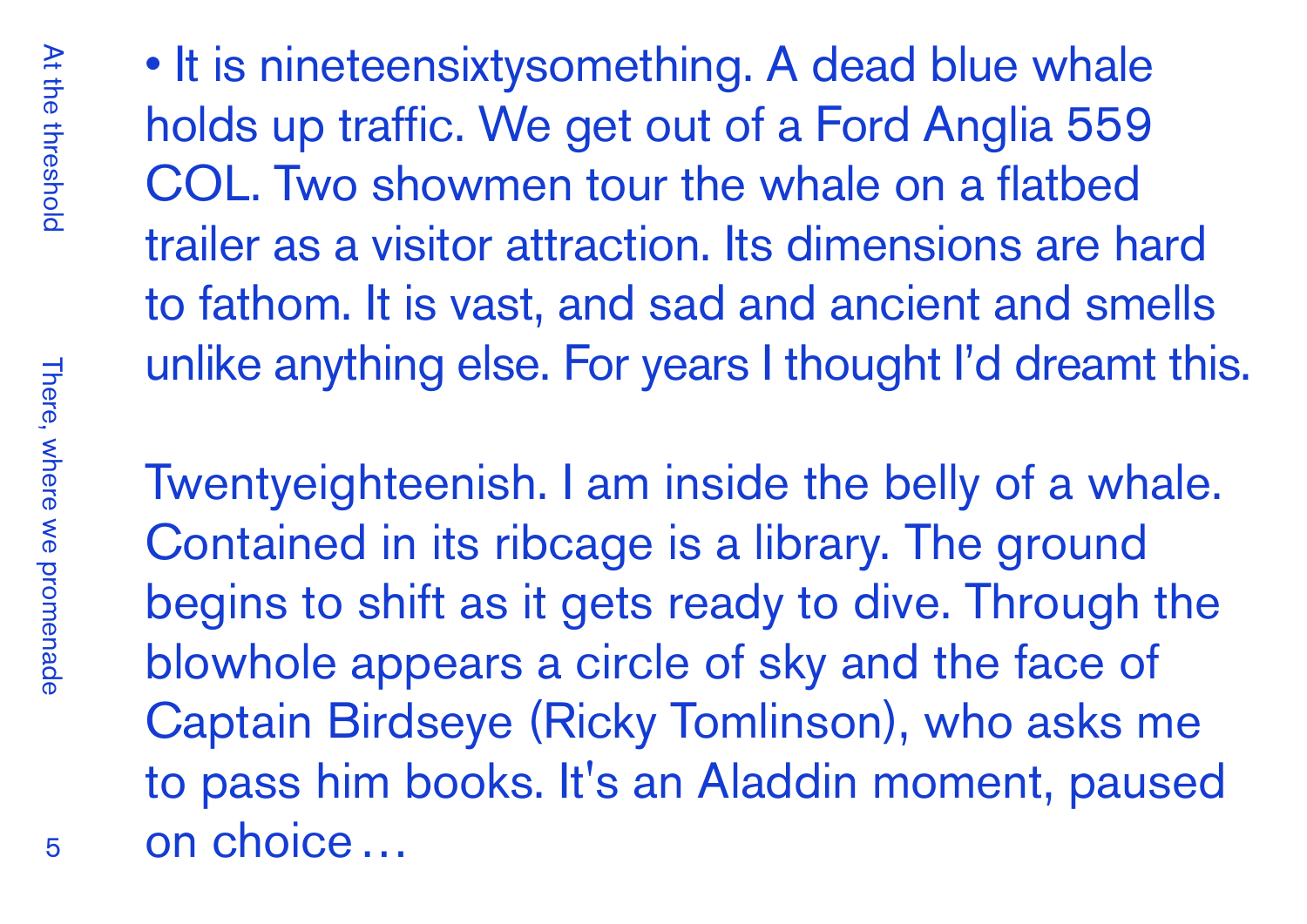There, where we promenade There, where we promenade • As part of a job, I have been told to cut the feet off big spongefoam sculptures of elephants because the legs need shortening. The sculptures are in gardens suspended in flower beds filled with old tropical plants. The elephants have been carved out of sponge by a female sculptor. They are beautifully carved and look like old grey stone with patches of lichen. Me, my old friend Gary Orange and a few studenty girls have been given the task of shortening the legs. We set about hacking them off with yellow Stanley knives. It's making me feel sad.

I think to myself that I might keep some of the feet, which look like

stone because they are so old. I tell the others that it's making me feel sad. I hold the feet in my hands and say, 'They used to be such strong hands'; it's a quote from the Rockbiter in *The NeverEnding Story*, a film I watched as a child. The studenty girls don't get the reference; they are too young. Even Gary has never seen it. We are laying the elephants' feet upright in lines under a bay windowsill after we cut them off. There is something absurd about hacking off the feet, as if the elephants will look okay with shortened legs! They are so beautifully constructed, but that's none of my business, it's a workaday job, I'm just following orders.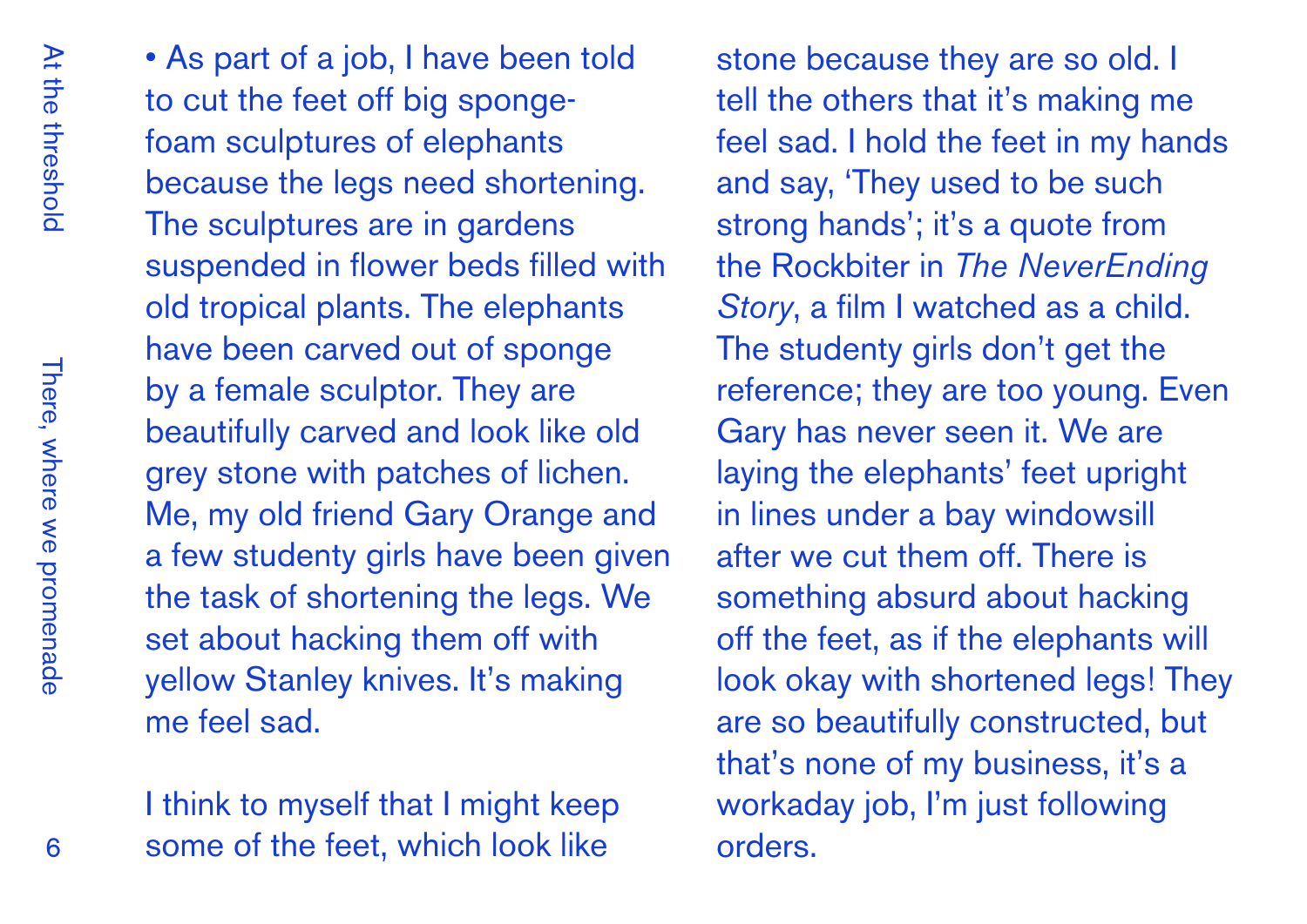• 1. Waves thrashing aqua marine icy jump off swim tear through the deep thrown onto the land calling to Abigail (Reynolds) on this intrepid voyage to see the nothingness of mountainous ice. No gloves no go. Back in the spaghetti dirt of London roads.

2. Daddy you lied. You said we were going to the woods to shoot dogs. But we are in the forest with the deer.

3. I was really really really tall and I walked over to the princess and she asked me to marry her.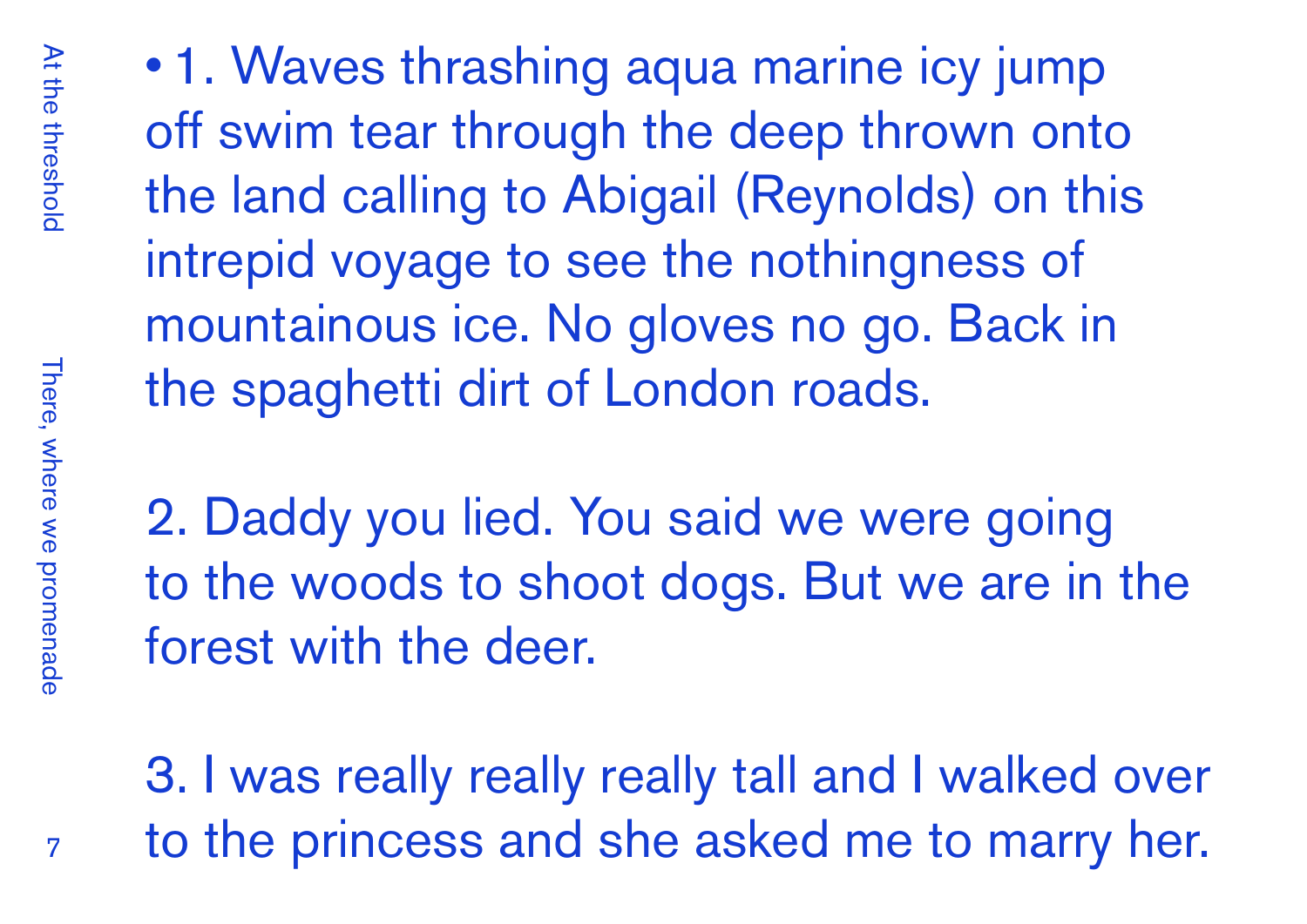• When the energy of the day whirs into the night

the most violent storms come at 4 a.m. night after night of similar ones, interior ones, able to raise oneself at that sinister hour of the in-between.

Every second held uncountable *rayos*\* that shook my sense of time and spatial positioning.

The rain came down without metre, a million thoughts pouring.

— betrayed by nature I thought the sea would come to my door, with urgency.

This is where in the centre of my own mental storm, amidst the *rayos\**, thunder and deluge of water, I haven't yet drained.

## I slipped off the raft,

it was a silent exit and I didn't scream as I was listening to something I had once read: '*Tu destino es de la playa y mi vocación del mar.*'\*\*

*In el piélago*\*\*\* — its centreless turbulence where we are never able to see the whole -

is where my internal met the external, when the salt entered the *agua dulce*\*\*\*\*

and I thought I woke able to see the warm orange sunlight on the horizon again, in contrast to the heaviness of the Payne's Grey clouds, I went outside to look for the whole rainbow beyond the coastal pine trees grown wild like my hair. I realised then, I always look for part of the rainbow, that is the woman I am — despite not seeing one, I had faith I would in time.

\* lightning strikes

- \*\* 'Your destiny is of the beach, my vocation is of the sea.'
- \*\*\* the deep sea
- \*\*\*\* fresh water

There, where we promenade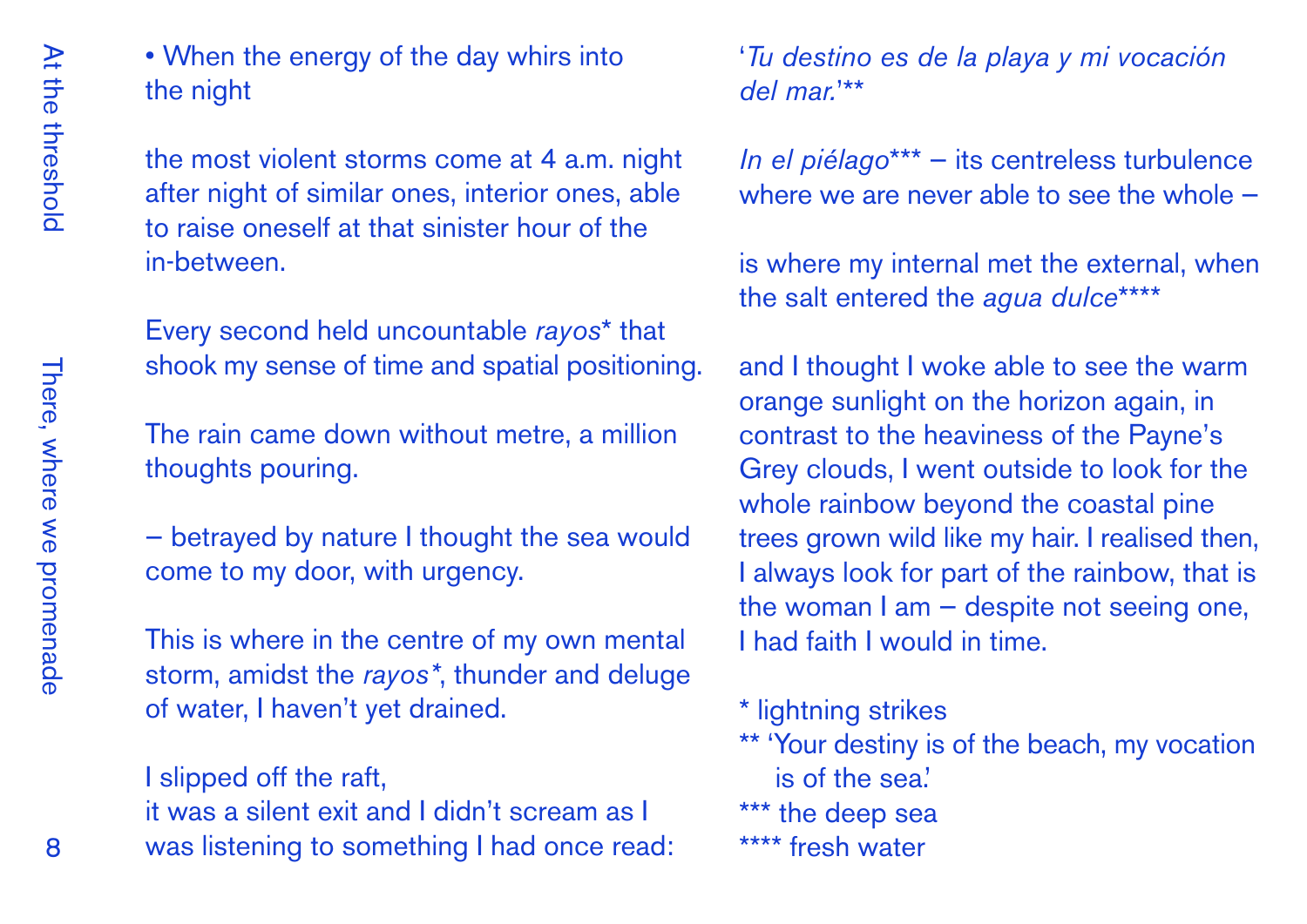• I had to get round to the other side of the building which meant going past a group of men with dogs, but they had closed in, leaving only a very small corridor for me to walk down, between the building and the dogs.

As I walked towards them I asked them to hold on to the dogs and I tried not to act afraid. There were some really big scary-looking dogs barking at me and then a small fat dog clamped its jaws around the back of my neck and I crawled

along on my knees trying not to drag the dog too much because it would hurt me more.

Once I got round to the other side of the building the owner of the dog said to me, 'It's okay it's only a small Jack Russell' and I managed to get my hands around the dog's jaws and unclamp it from the back of my neck.

Then it took all of my effort to stay calm and walk away without running and without looking scared.

There, where we promenade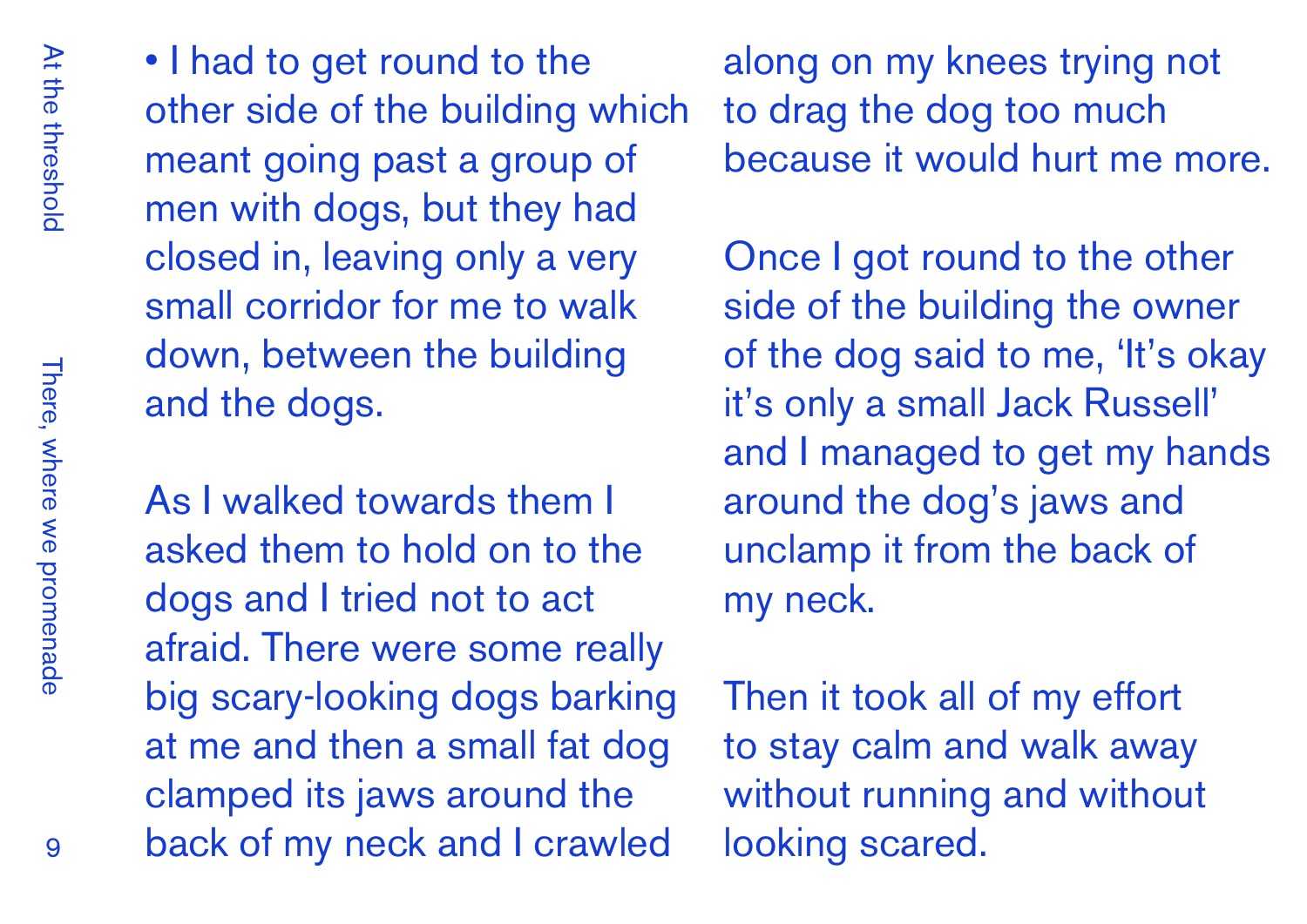• I take my lover's hand and lead him away from where he's cooking and into the wide river shallows. We run, splashing through the water, I wonder what that crashing noise is, then we are suddenly leaping and I'm terrified, out above the waterfall and falling, falling. We strike the water and the pounding force pushes us deep. Still hand in hand we push up from the greasy stones beneath our feet, pressure in my ears and burning lungs… rising, struggling for a moment and then that first breath as my face breaks the surface, exhilarated to still be alive, a bark of laughter as we stand dripping on the shore. We turn to climb up again. I awaken.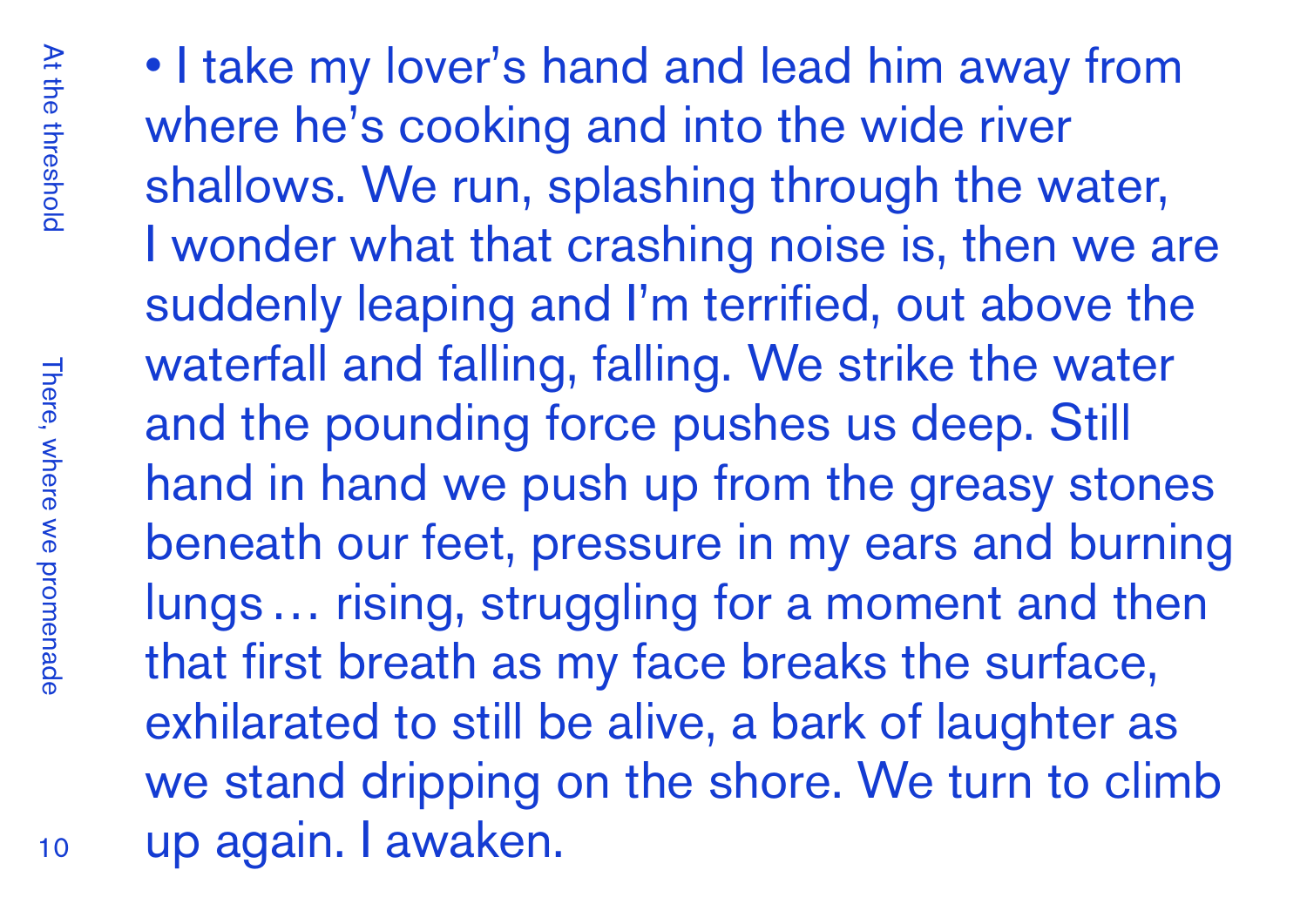• For about ten years, I have recorded my dreams in journals. Day by day, in the early morning, without falter, but with the occasional lapse of memory. As this effort became a habit, I started to see patterns. Certain dreams came at certain junctures of my waking life; similar symbols, characters, emotions. I tried to map the oneiric landscape on to the empirical landscape, mindful of the connections. Did I dream my mother every time I argued with my girlfriend? Was the tiger doubling for the fear of an aggressive colleague? Why did I sleepwalk in the same dark corridor of the cellar that impressed me as a child?

On the night of the second of February 2019, I stepped into a shopping mall. I sat in the food court, sharing the table with a father and a son. They looked alike, but were different heights. They had woollen hats – one blue, one red,

knitted and ribbed – and they kept a pile of them in a drawer. Many hats, similar to the one I always wear. Are they me and my father? I usually picture myself as a boy, but maybe in this dream *I am* the father – or am I both? Back in the food court, I decide to steal a hat. This is because I am often afraid of misplacing my hats; you see, I am bald, and it annoys me to lose my hats. I like to have spares. I grab one, unnoticed, from the father or the boy. Still I am not sure whether I am being watched; are there security cameras? I step outside and it's Canada. I am far away from London, but it is still vaguely familiar. It's a Canada that *looks* like London. I need to catch the train or I will be caught. I'm afraid, but satisfied. That's where the dream ends. The emotion is anxiety, but also greed – I really want to keep that hat. I scribble that in my journal. Anxiety. Greed. Hats. Is there a pattern?

There, where we promenade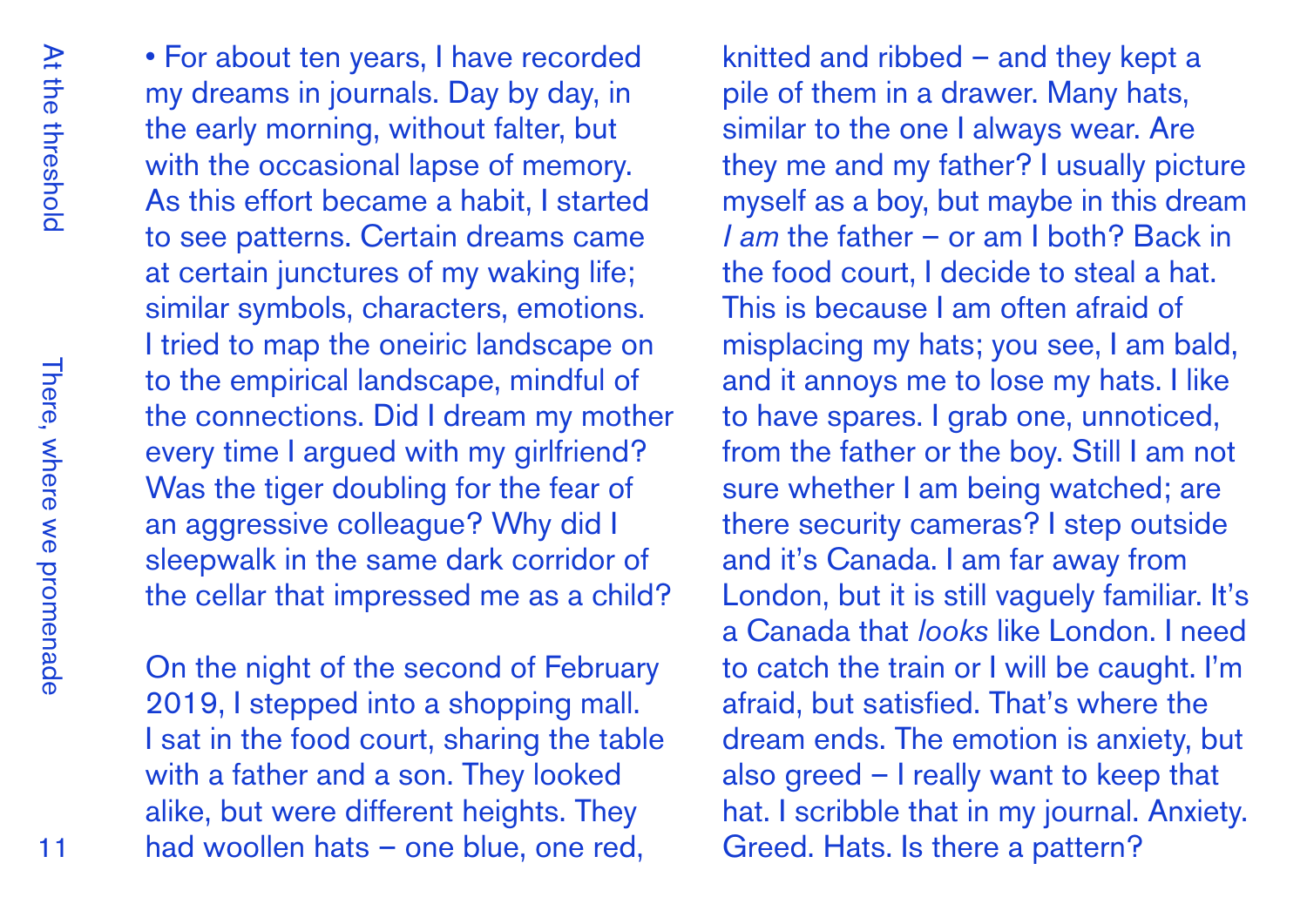• I dream that I am on an overnight ferry to Cork, in Ireland, sleeping in the top bunk of a cabin. It is a cramped space with a single porthole window the size of a dinner plate.

It is dark outside, but raindrops on the glass tell me a storm rages. I do not enjoy travelling by boat, and grow seasick easily, a feeling which is especially strong on this choppy night on the Irish Channel.

The boat lurches abruptly to one side, and the sky comes into view through the window. The clouds are illuminated against the lightning – they are purple and violent.

Then, alarms are ringing, and I hear shouting from outside the cabin.

I climb down and look out into the corridor. Adults in uniform run down the gangway, buffeted from wall to wall with the movement of the boat. Their faces are blurry, but I know they are panicked. Sea water gushes down after them.

I slam the door to the cabin shut. Another look outside the porthole reveals that the ship is submerged. How did that happen so quickly?

Now, water is seeping through the hinges on the door. I hear it creaking. It is going to give way.

When the door finally bursts, I wake up. I am no longer dreaming, but I am still aboard the ship. We have arrived in Cork. I look outside once more. It is a fresh, sunny morning.

There, where we promenade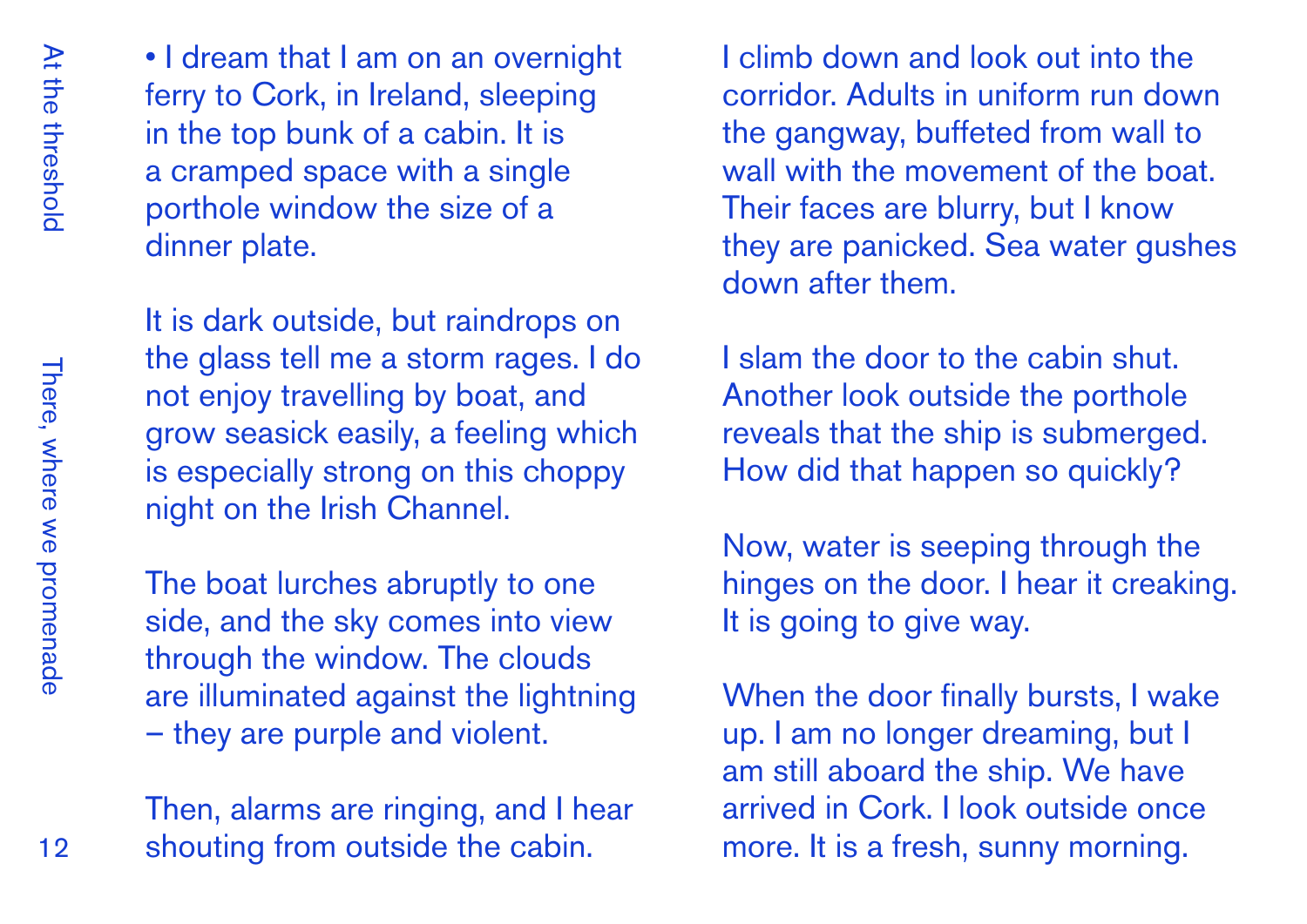There, where we promenade There, where we promenade

• I was in Spain. I was swimming in a pool at a resort with some friends who live in Barcelona. We weren't in Barcelona but somewhere close to mountains. One of these friends is Catalan, the other English. They are a couple. The sun was blazing down and it felt warm and pleasant. When I was in the pool I was playing with the Catalan friend and they were underwater. I went underwater too for a moment and came up and met with them above the water. Their face was close to mine, and they said something I didn't understand, but I nodded, and remember thinking about how much water from the pool had been captured in their beard as it dripped out. I was then outside of the pool, not remembering how I got out, and it didn't matter, but I was looking back at it, and the water in the pool shone blue in the sunlight and everyone was enjoying themselves. All around us there were mountains and a stunning view that stretched my eyes as it went on. I think it was autumn.

It reminded me, after I'd awoken, of being on holiday in Spain this previous autumn,

although I was with different friends. In the dream, the Catalan friend was leaving, they had to go to get back to work. I stayed with the English friend, who is a long-time close friend of mine outside (and inside) of dreamlife. We were excited because I'd made up my mind in that moment, that I would retire to this place. I knew it would be a warm, dry and comfortable place for me in my older age. But, then it dawned on me that I wouldn't be able to, because of the end of freedom of movement that was coming with Brexit.

I felt envious of my English friend who had officially settled in Spain, so would have the right to stay there. But I would be denied the right that others would be free to enjoy. I felt sadness and loss in the dream, as I grieved the loss of this freedom. Upon waking, I continued to feel sad, as the feeling of loss settled in my stomach, and it dawned on me that this was my first dream of grieving for this lost potential, for what the philosopher Judith Butler describes as *that which will not have been*.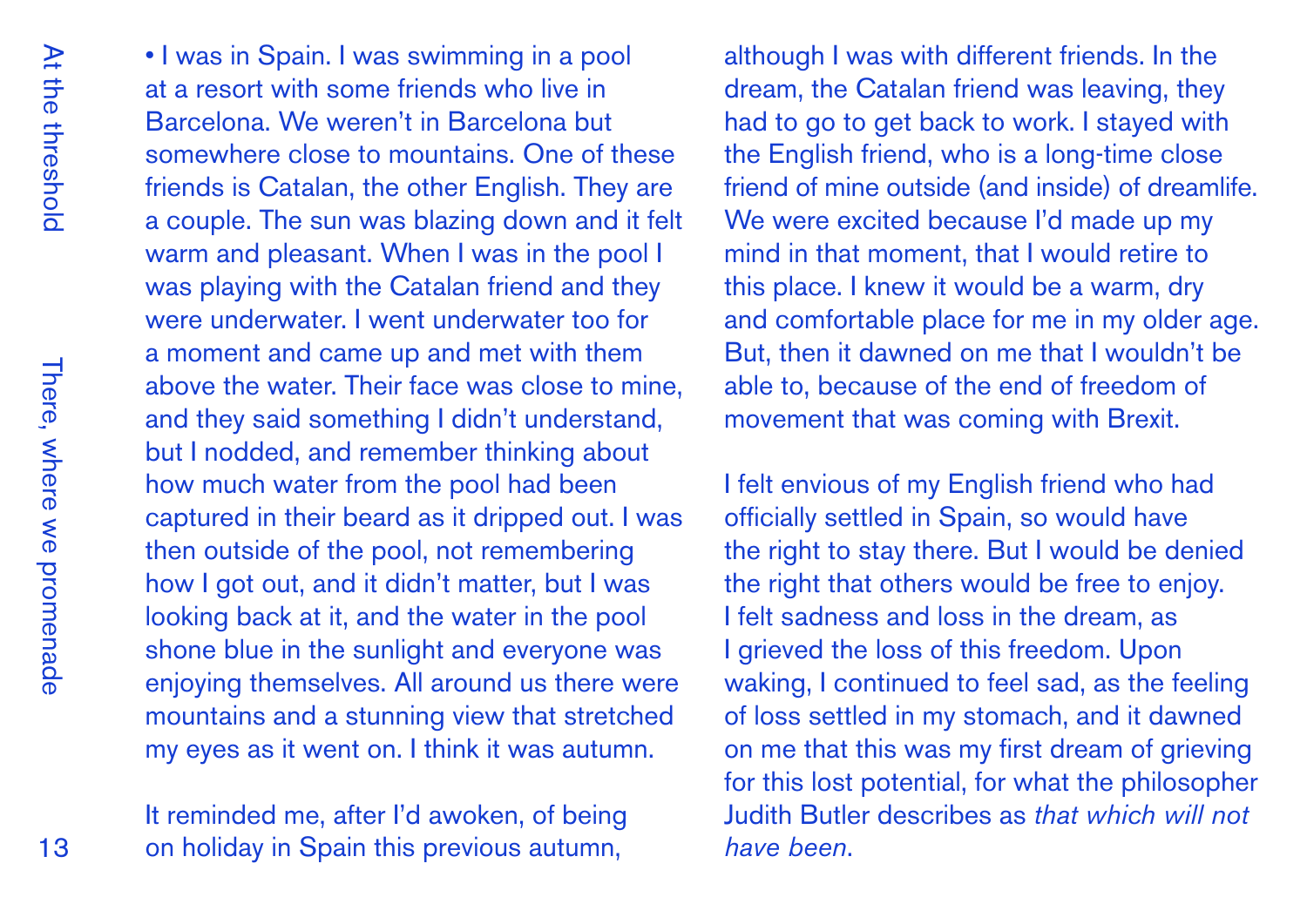• I am floating on the waves of a wide blue-green ocean, wearing a huge dress that billows and inflates – keeping me afloat.

The sun shines down on to the surface of the water, making it glisten and sparkle with flecks of silver.

I worry that at some point my dress will deflate and I will sink down into the dark, below the surface of the sea, into another place.

But for now, I glide over the waves as each one comes, my clothes and hair blowing in the breeze.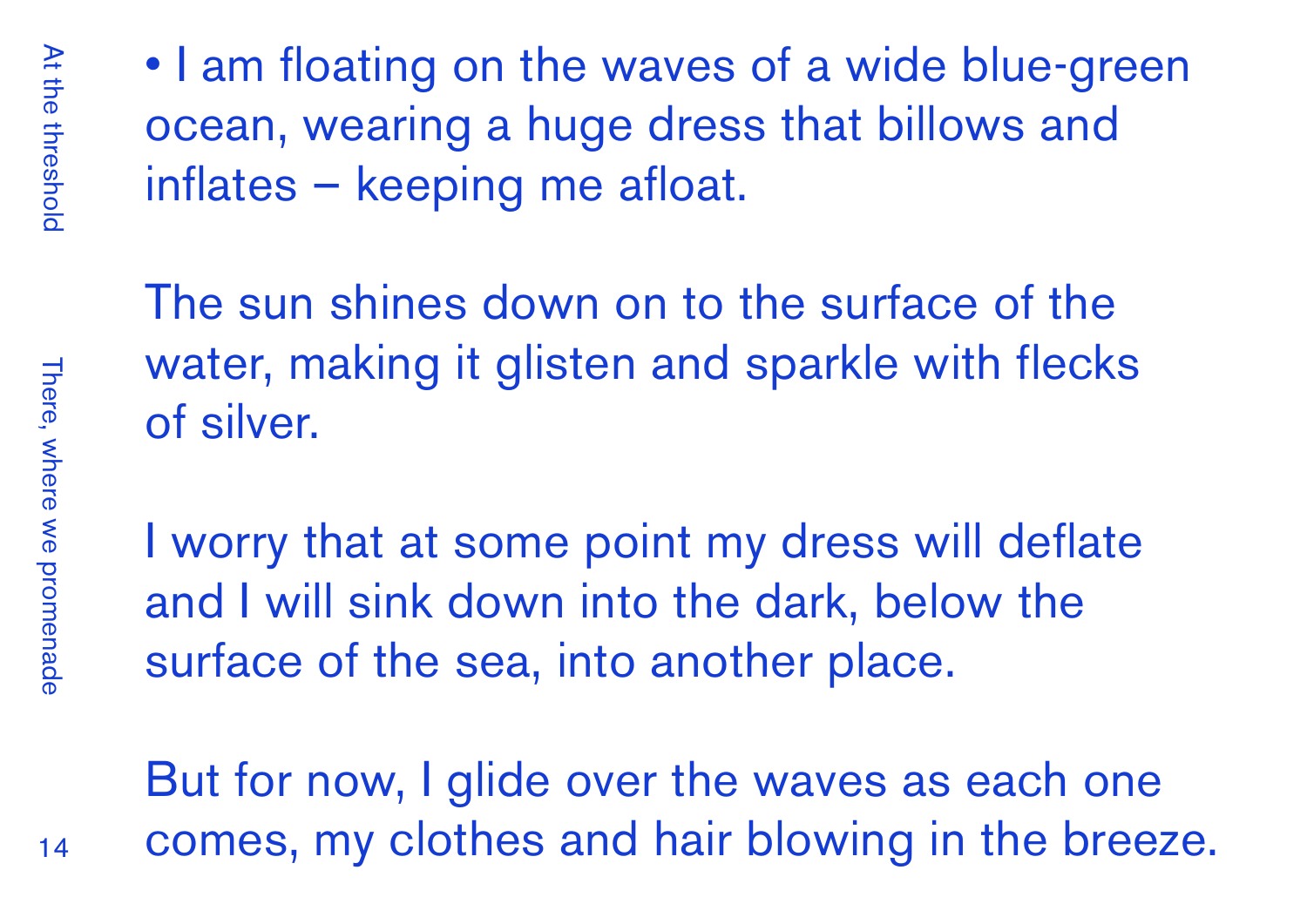• I was being shown around, about, below deck, which required all sorts of odd routes to go in certain directions. There were undulating floors, fixed but with inclines and declines. To turn left you had to go in a loop to the right, for instance.

I asked if it was about the ups and downs and it wasn't. I couldn't find the key or internal logic of it but I was keen to understand it. I was new to the boat.

Up some stairs the animals that lived in the boat were walking across the deck along a corridor. I was told they were wild animals, but they were friendly when you got to know them and we could all feed and interact with them. I was new so I was told to stand back for now.

I didn't feel scared of them. A small bisontype animal with curly horns walked past and I could hear a low growling from a tiger.

Suddenly it appeared from the right, very close to the edge, very big. It lay down with its head on its paws and looked at me with golden eyes. I stepped back down the stairs, I think I was told to.

As I stepped back I momentarily lost sight of it over the top of the steps and then it slid forward right to the edge and leant on its paws and looked at me full in the face with the most amazing golden eyes. There was humour in them.

I was meeting its gaze and looking deep into the eyes trying to work out if it symbolised someone I knew.

It was relaxed and powerful and mocking me.

It was breathtaking, I found it mesmerising and I loved that it was focused on me.

There, where we promenade